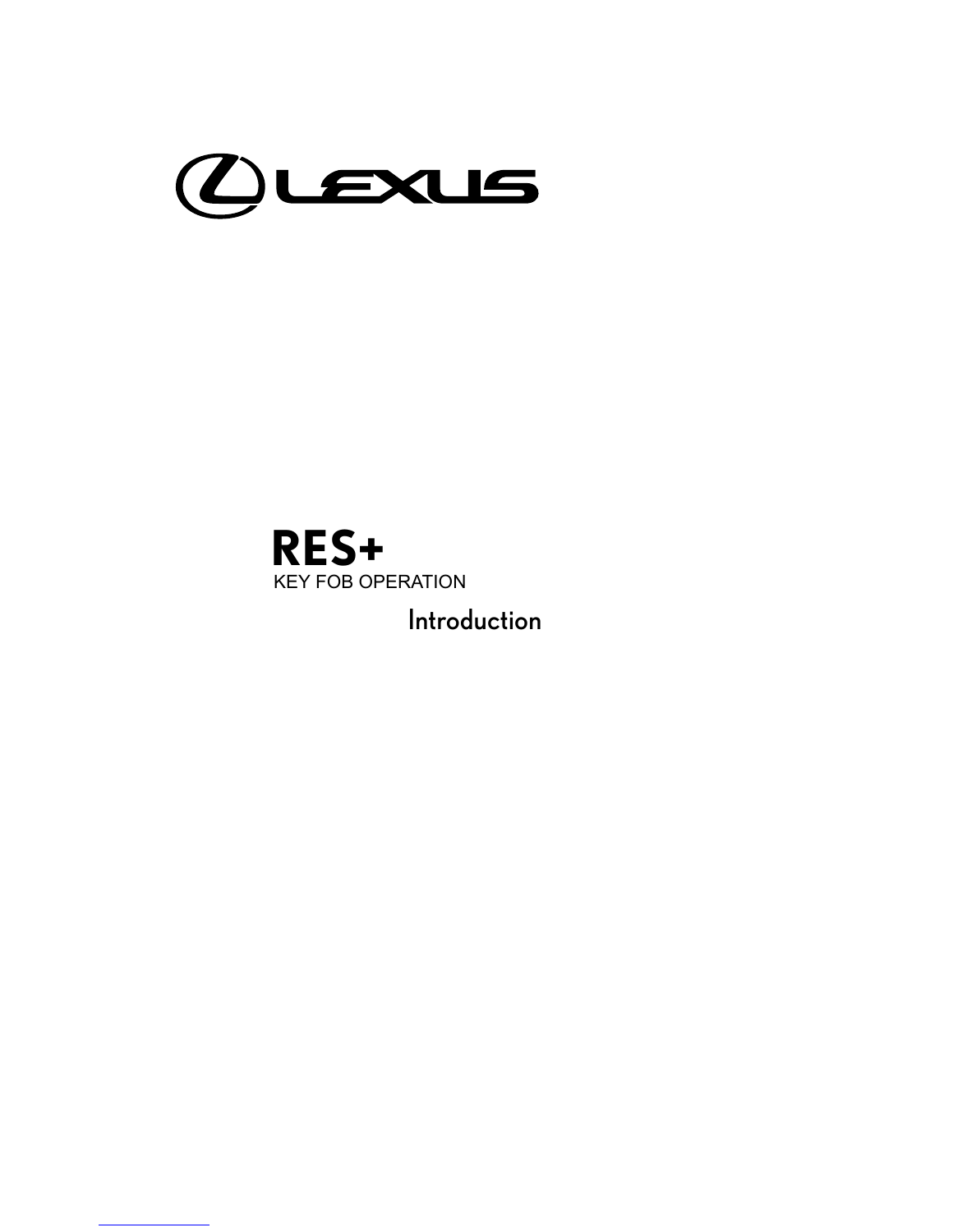#### **INTRODUCTION**

The REMOTE ENGINE STARTER allows you to start your engine from outside the vehicle. It utilizes your vehicle's keyless entry remote, so there is no need to carry around an extra remote. The REMOTE ENGINE STARTER is operated the same way for vehicles equipped with or without the Smart Entry / Push Start system; simply push the remote's LOCK button in a quick, two step sequence. In addition, the REMOTE ENGINE STARTER can activate the heater or air conditioner according to your preset temperature controls, providing you with a comfortable cabin upon entry. As an added convenience, the REMOTE ENGINE STARTER can also activate the defroster (when preset) to clear up the windshield during cold weather.

To ensure your safety, and the safety of anyone near the vehicle, the REMOTE ENGINE STARTER is designed to shut the engine off when it detects any attempt to enter or move the vehicle after a remote engine start. Please consult your Lexus dealer for more details.

**NOTE:** To utilize the REMOTE ENGINE STARTER, your vehicle must have an automatic transmission; it cannot be used for manual transmission models. The transmission range for remote start may be shorter than the remote's basic keyless entry operation. Range can also be affected by the surrounding environment. Laws in some communities require that the vehicle be within view of anyone using the REMOTE ENGINE STARTER. In some states, use of the REMOTE ENGINE STARTER may violate state or local laws. Before using the REMOTE ENGINE STARTER, check your state and local laws.

For any questions or concerns about the REMOTE ENGINE STARTER, please call Lexus Customer Relations at (800)255-3987.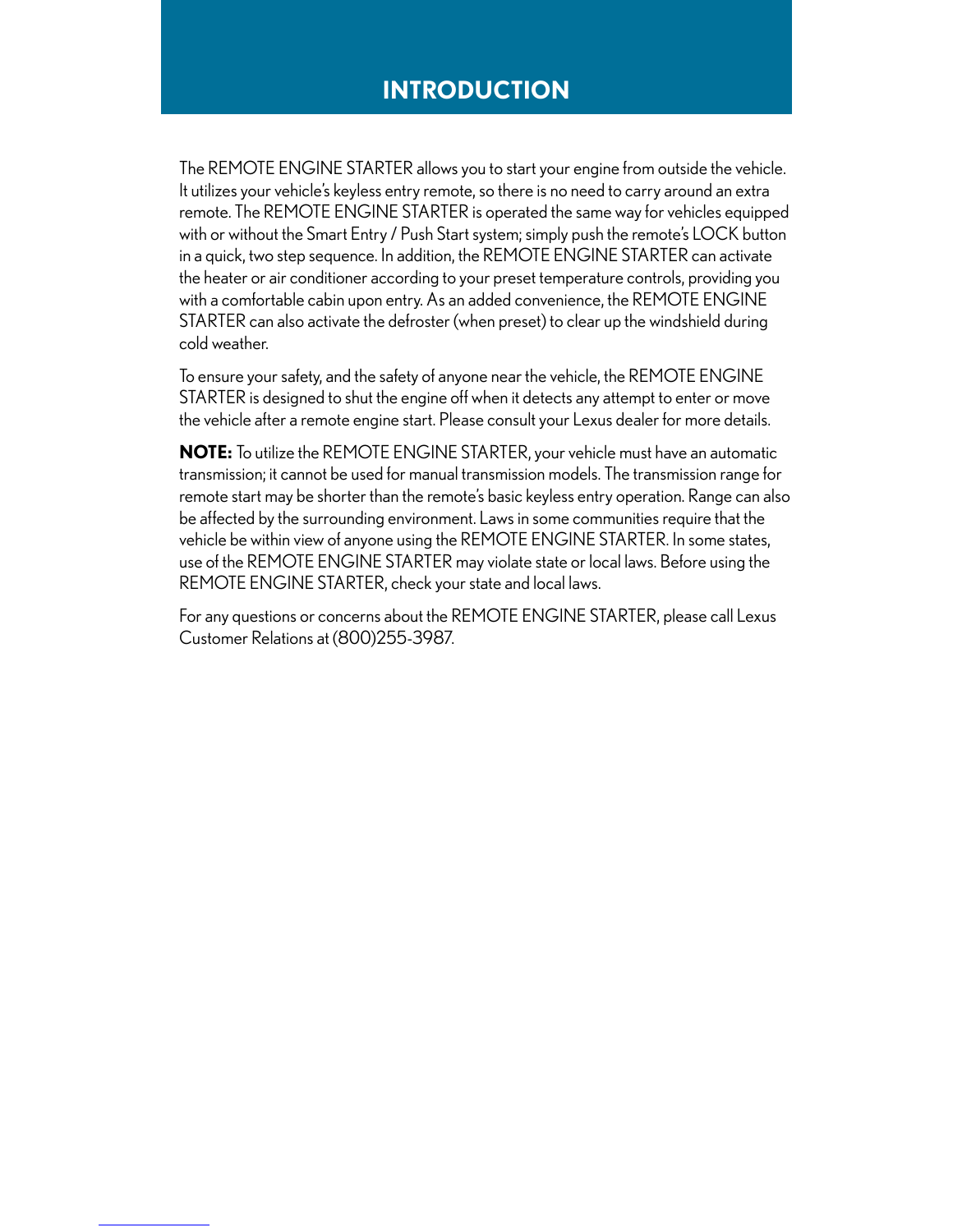

Usage Precautions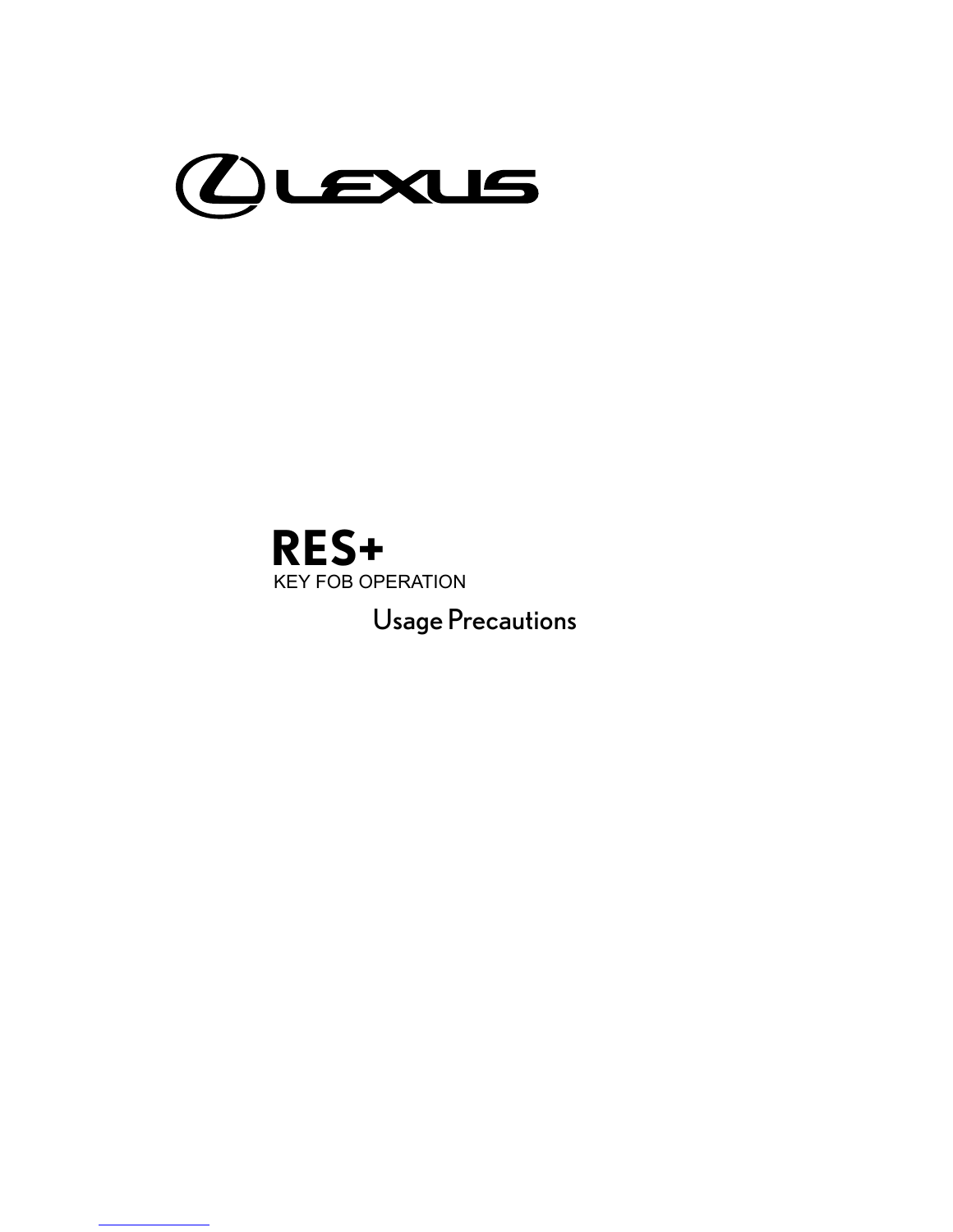#### **USAGE PRECAUTIONS**

**Warning** NOT following the instructions below could result in serious injury, death, and/or damage to the vehicle.

- • NEVER remotely start the engine if you are unaware of the circumstances surrounding the vehicle as it may cause a life threatening situation for those located in the vehicle's vicinity.
- DO NOT remotely start the engine if the vehicle is in an enclosed area (such as an unventilated garage/parking lot) where too much exhaust may accumulate and create a hazardous environment with the potential for Carbon monoxide (CO) poisoning.
- DO NOT remotely start the engine if children or pets are present in or near the vehicle. It can lead to serious injury, or death.
- NEVER use product, or product packaging for purposes other than originally intended. Doing so could result in damage to the unit, fire, or injury/death.
- DO NOT remotely start the engine when it is near flammable substances and/or has a car cover on. The exhaust pipe and emissions can create a hazardous environment which can lead to serious injury or death.

**Caution** NOT following the instructions below could result in damage to the vehicle, or the product.

- If the Check Engine Light has come on, DO NOT operate the Remote Engine Starter to start the engine until the vehicle has been checked by an authorized dealer technician.
- • NEVER attempt to disassemble, alter, or modify the product. An accident, injury, fire, or damage to the product may result.
- ALWAYS shut off mechanical components such as the windshield wipers after parking. If left on, they may be damaged after remotely starting your vehicle.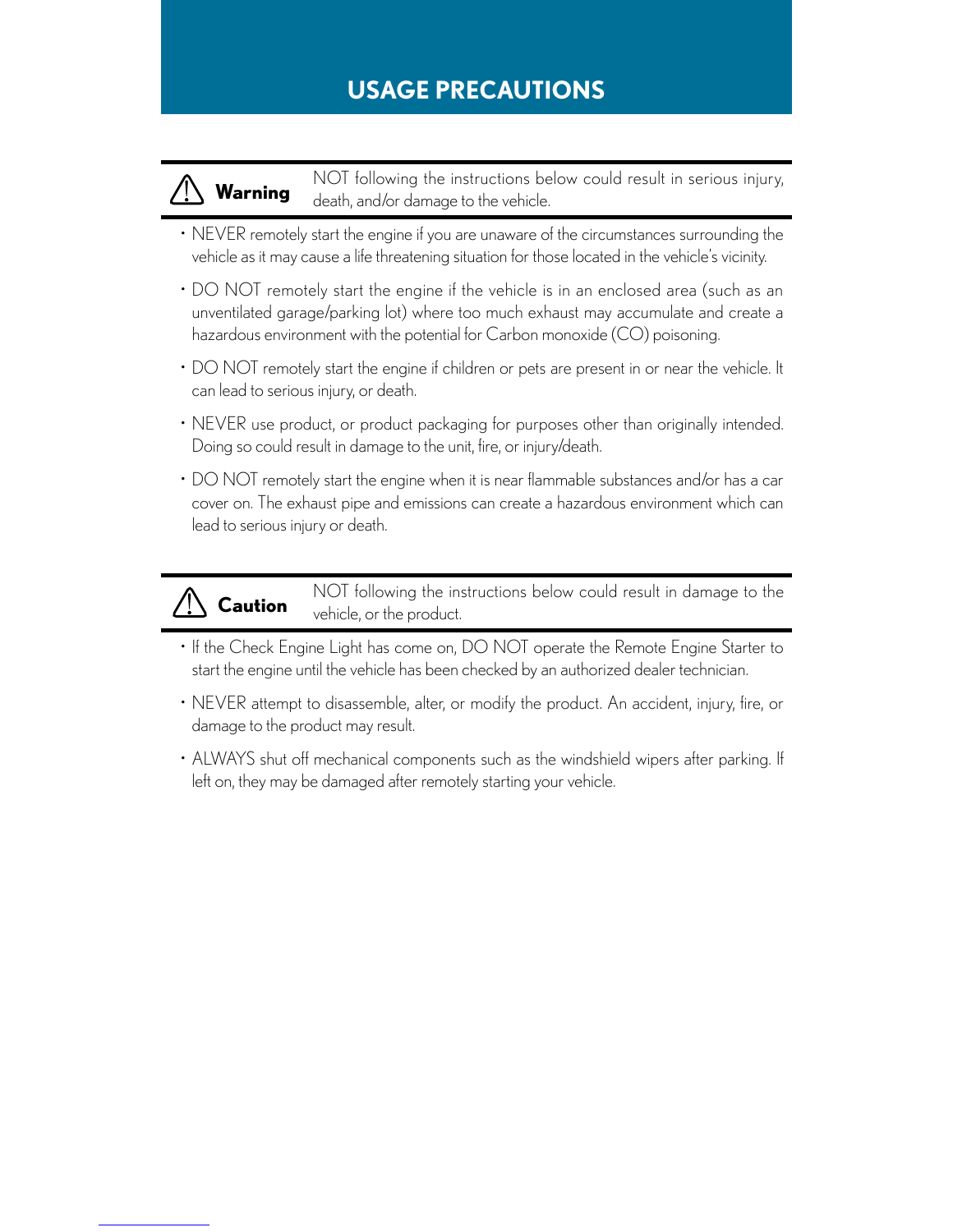#### **General Information**

- The Remote Engine Starter should only be used by licensed drivers.
- Laws in some communities may require that the vehicle be within view of anyone using the Remote Engine Starter. In some states, use of Remote Engine Starters may violate state or local laws. Before using the Remote Engine Starter, check your state and local laws.
- Remote Engine Starter is for vehicles with automatic transmissions only. Do not use it with manual transmission vehicles.
- Remote Engine Starter should be installed or repaired by an authorized dealer technician.
- The Remote Engine Starter is designed to work at temperatures above -22° F (-30° C). This specification is related to the Remote Engine Starter operation, but is dependant on the vehicle's operating temperature range which may be different.
- Contents subject to change without notice.
- All features may not be applicable to all vehicle models.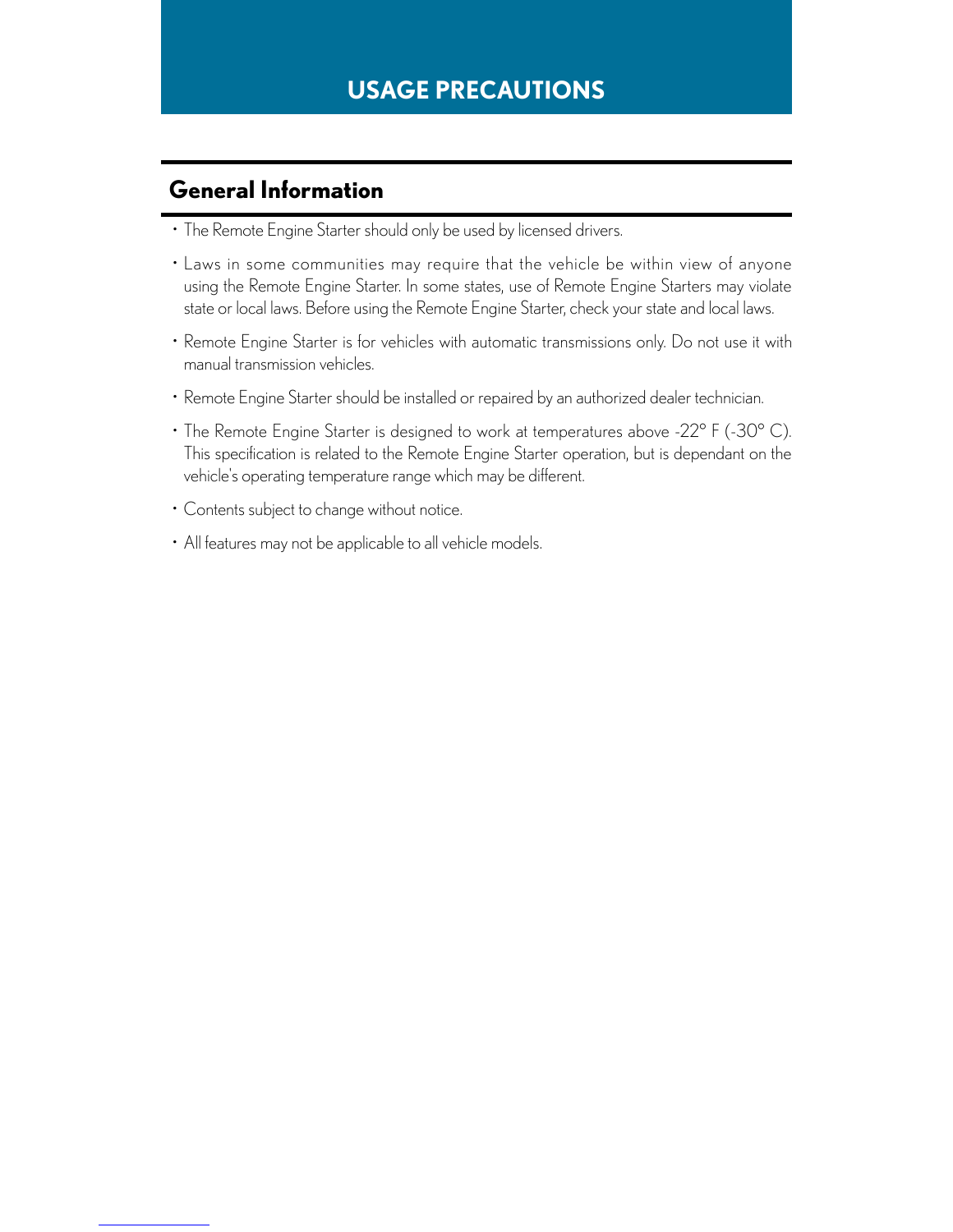

Operating Conditions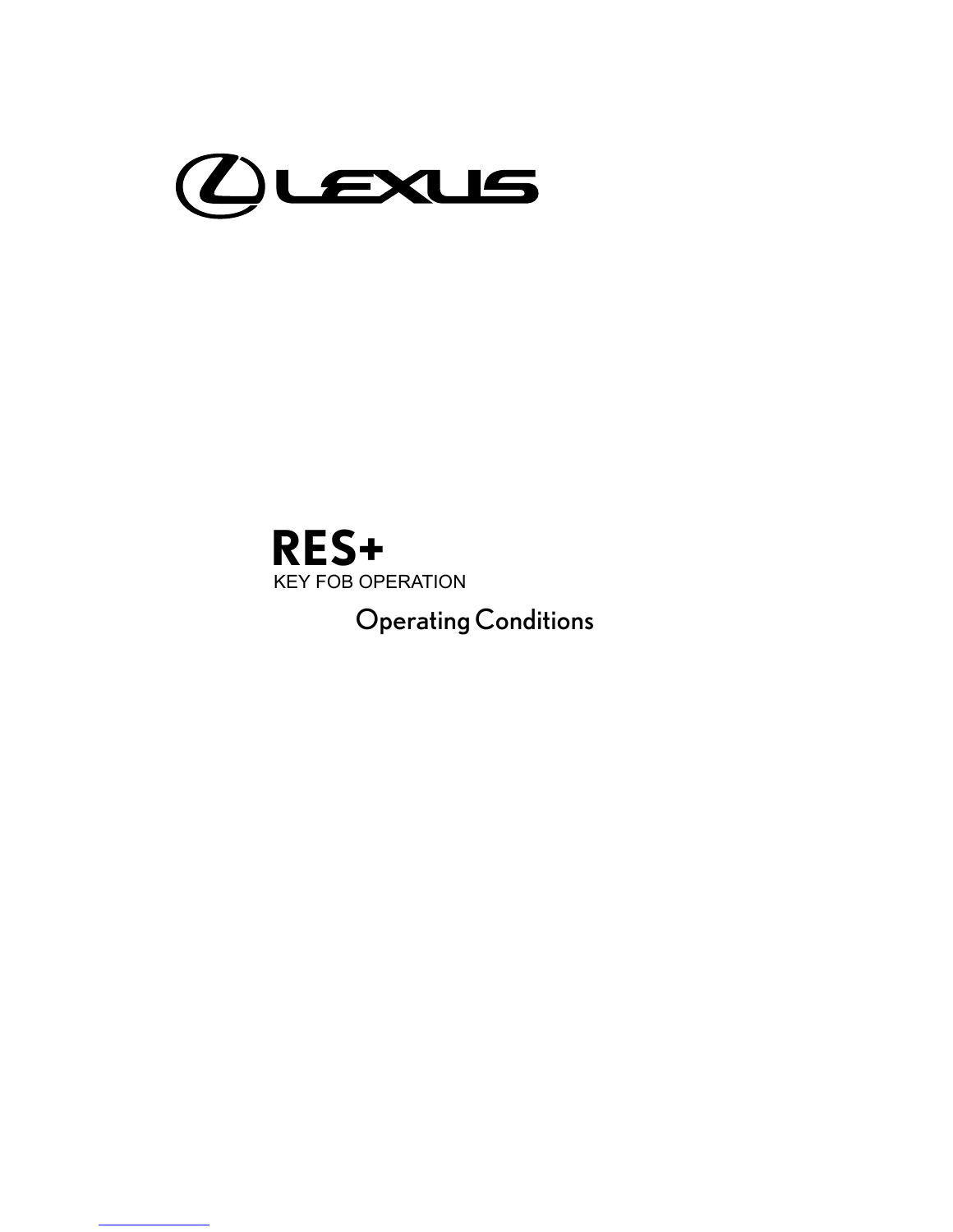#### **OPERATION**

#### **KK OPERATING CONDITIONS**

The engine will NOT remotely start if one of the following conditions is detected.

| Door(s) are open. | Brake pedal is being pressed.              |
|-------------------|--------------------------------------------|
| Hood is open.     | Vehicle's transmission is not in park (P). |
| Ignition is ON.   |                                            |

The remotely started engine will shut off if one of the following inputs is detected.

| Door(s) is opened.                                             | Brake pedal is pressed.                                                                         |
|----------------------------------------------------------------|-------------------------------------------------------------------------------------------------|
| Hood is opened.                                                | Vehicle's transmission is shifted<br>out of park (P).                                           |
| Ignition is turned ON.                                         | The alarm is triggered.*                                                                        |
| Door is unlocked by Smart key, man-<br>ual key, or remote FOB. | If the vehicle's engine has been running<br>  for 10 minutes after being remotely<br>started.** |

\* The engine will continue to run if the panic alarm is activated.

\*\* The vehicle can be restarted remotely for a total of 20 minutes. After 20 minutes of total run-time the Vehicle must be manually restarted to reset the run-time.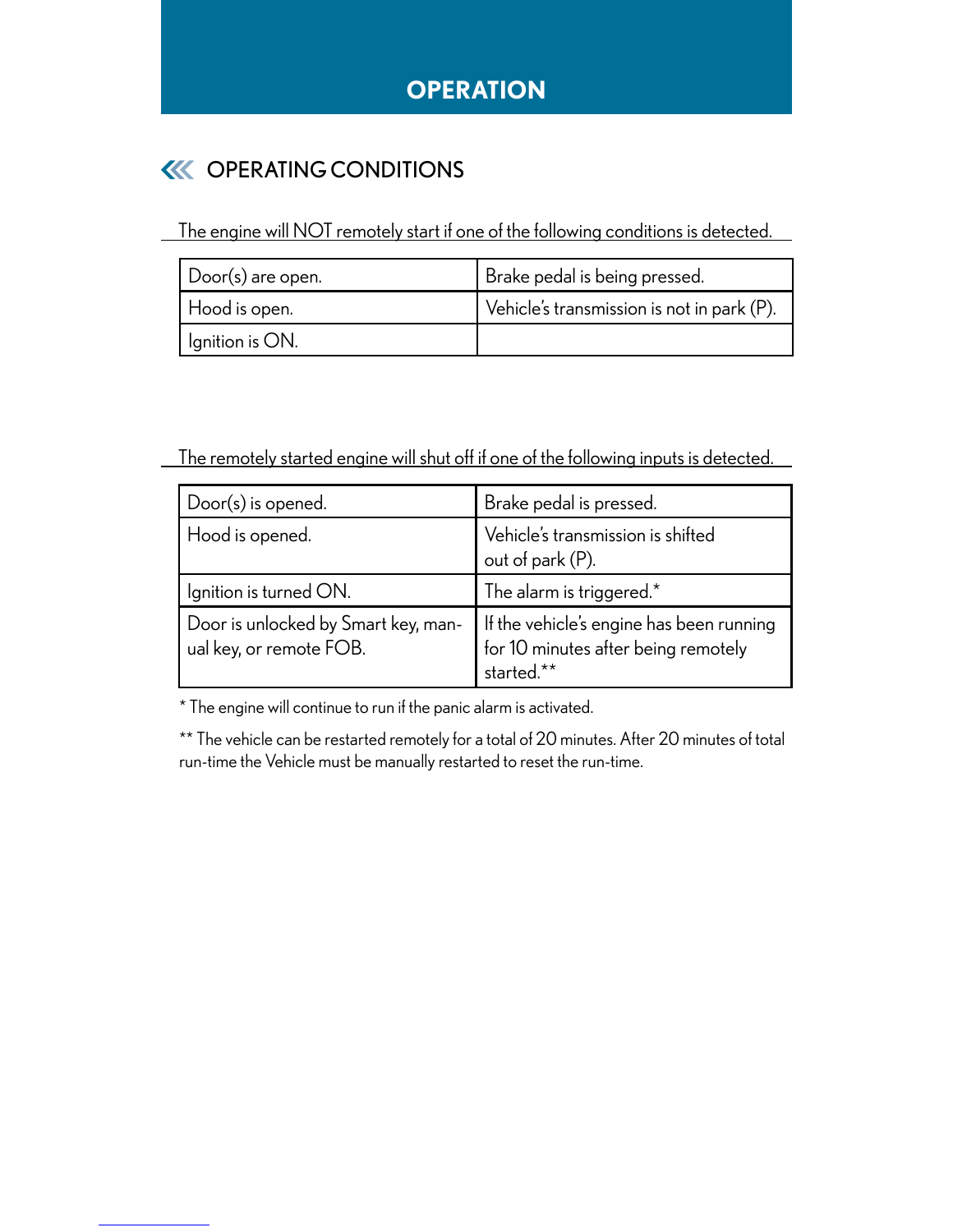

Engine Start & Stop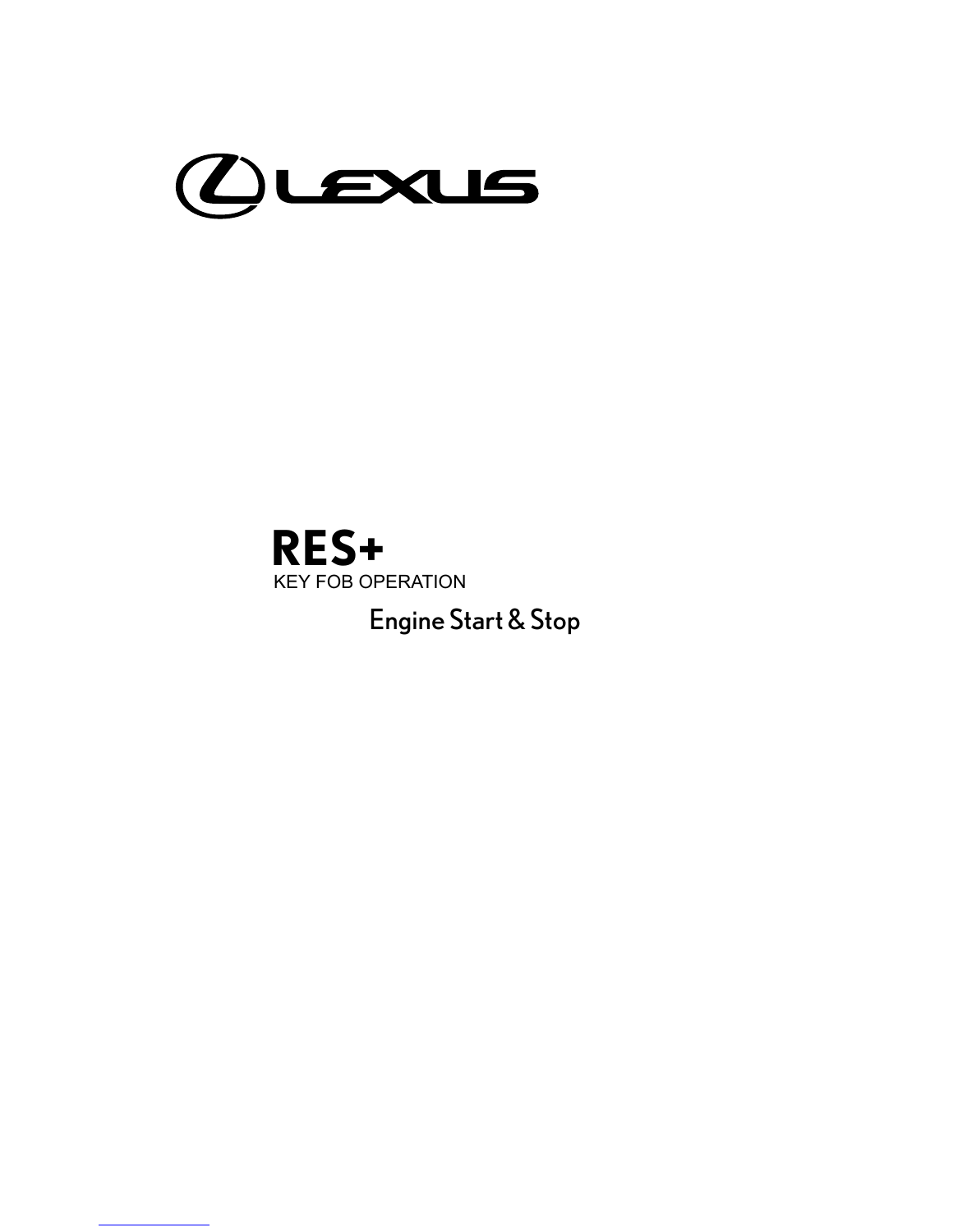#### **KK REMOTE ENGINE START**

To start a vehicle remotely, press and release the LOCK button twice within two seconds, then press and hold the LOCK button for three seconds.

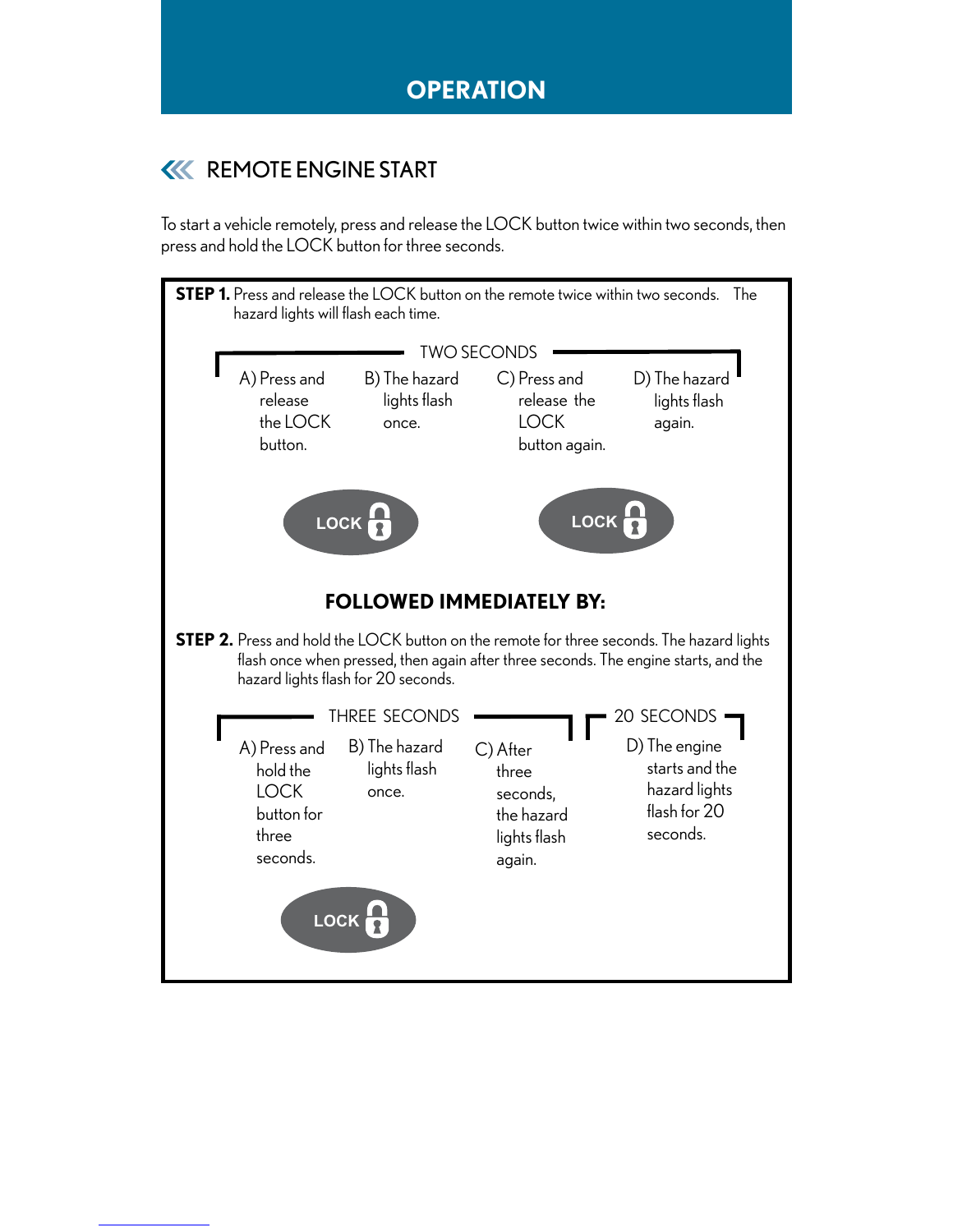#### **KK REMOTE ENGINE STOP**

There are two methods by which to shut off the vehicle engine remotely: Either press the UNLOCK button once OR press and hold the LOCK button for two or more seconds.



Using Method 1, your vehicle will remain unlocked for 30 seconds. Then it automatically relocks if no doors are opened. If your vehicle will not be in plain view for that time, or you have other security concerns, you may wish to use Method 2 (below), which does not unlock the vehicle.



**NOTE:** Vehicles started with the Remote Engine Starter can idle for a total of 20 minutes, however automatic engine shutdown occurs after 10 minutes of run-time. You can always restart the Vehicle after this initial shutdown. Once the total run-time exceeds 20 minutes the vehicle must be manually started in order to reset the Remote Engine Starter.

**NOTE:** All doors will remain locked after the engine is shut off.

**NOTE:** For vehicles equipped with Piezo, the buzzer will chirp the same number of times that the light flashes.

For any questions or concerns about the Remote Engine Starter, please call Lexus Customer Relations at (800) 255-3987.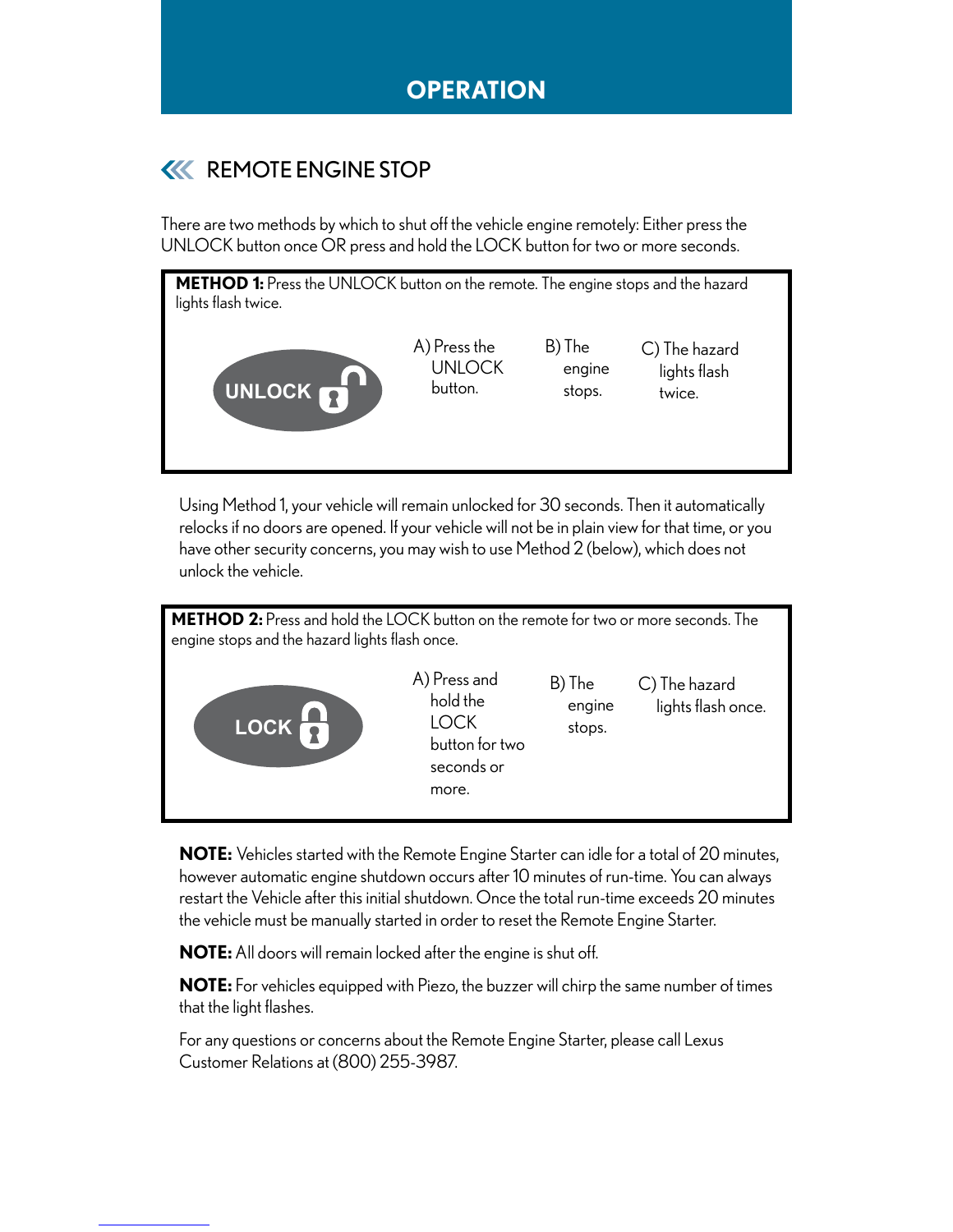### **OPERATION**



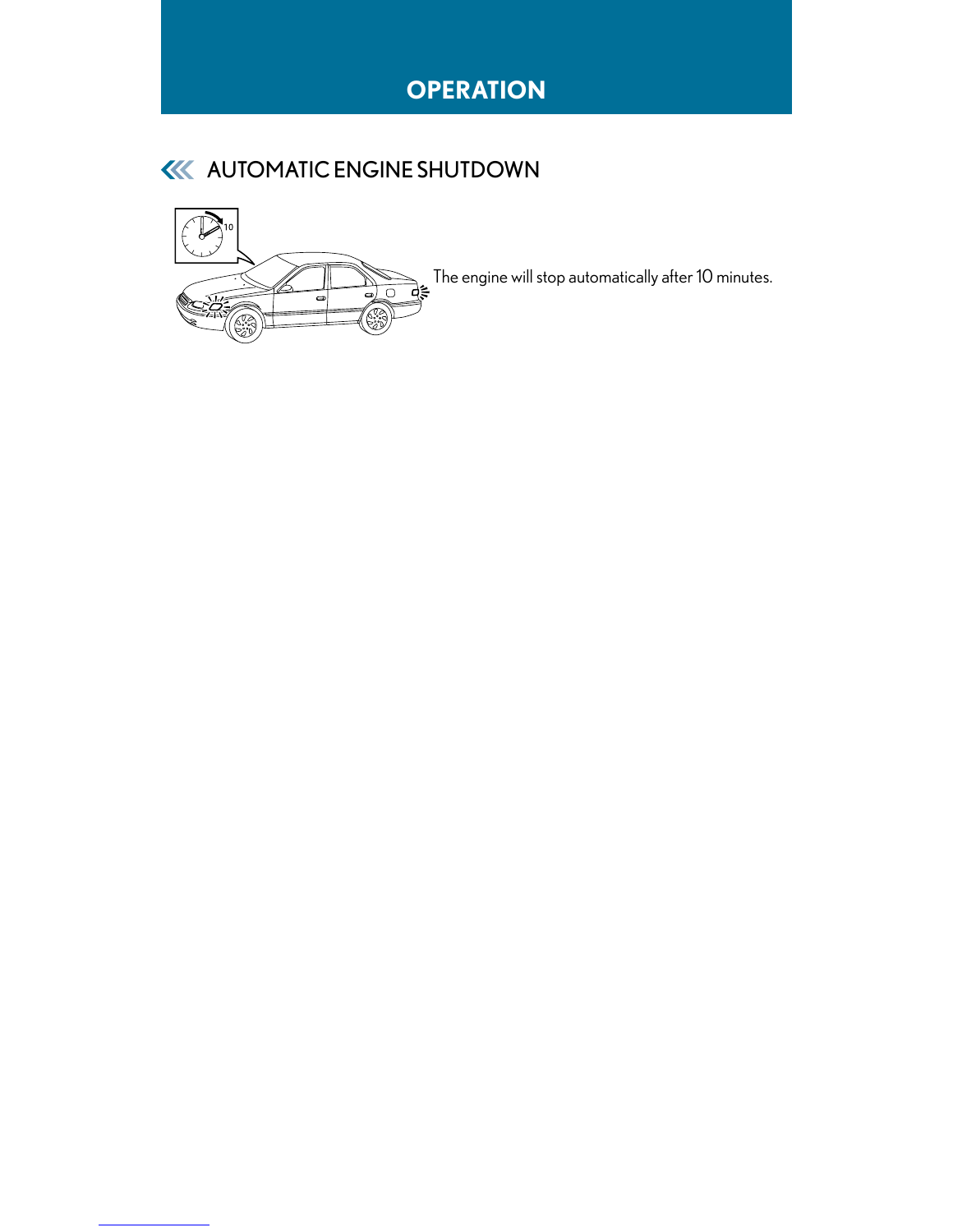**RES+** KEY FOB OPERATION

Remote Engine Starter Information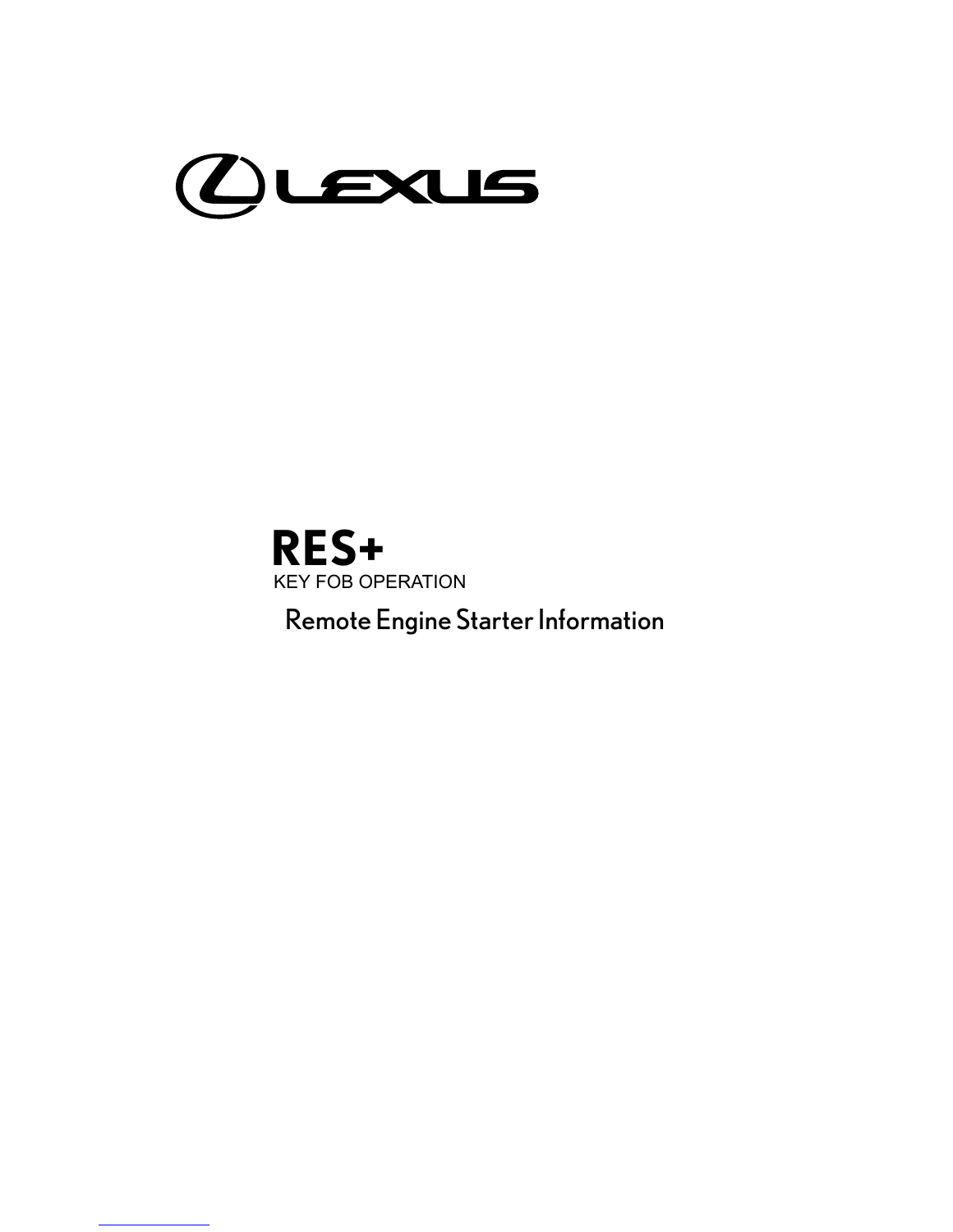#### HEATER / AIR CONDITIONER / DEFROSTER / DEFOGGER **SETTINGS**

For your comfort and convenience, the vehicle's air conditioning system controls can be preset to operate the heater, air conditioner, and defroster/defogger at engine startup. The two tables below contain the settings recommended for best results. Users should preset these before exiting the vehicle. (Please see your vehicle's owner's manual for available settings.)

|                | Auto Button   A/C Button |            | <b>Temperature</b><br><b>Selector</b> | Windshield<br><b>Airflow</b><br><b>Button</b> | <b>Fan Speed</b><br><b>Selector</b> |
|----------------|--------------------------|------------|---------------------------------------|-----------------------------------------------|-------------------------------------|
| <b>Heat</b>    | ON                       | <b>OFF</b> | User Settings                         | OFF                                           | OFF                                 |
| Cool           | ON                       | <b>ON</b>  | User Settings                         | <b>OFF</b>                                    | OFF                                 |
| <b>Defrost</b> | OFF                      | ON         | Max Setting                           | ON                                            | <b>HIGH</b>                         |
| Defog          | OFF                      | ON         | Max Setting                           | ON                                            | <b>HIGH</b>                         |

### VEHICLES WITH AUTOMATIC AIR CONDITIONER

**NOTE:** The Remote Engine Starter may not activate the rear window defroster/defogger.

### VEHICLES WITH MANUAL AIR CONDITIONER

|                | <b>A/C Button</b> | Temperature<br><b>Selector</b> | Airflow<br><b>Selector</b> | <b>Fan Speed</b><br><b>Selector</b> |
|----------------|-------------------|--------------------------------|----------------------------|-------------------------------------|
| <b>Heat</b>    | OFF               | <b>WARM</b>                    | <b>PANEL</b>               | <b>HIGH</b>                         |
| Cool           | ON                | <b>COLD</b>                    | <b>PANEL</b>               | <b>HIGH</b>                         |
| <b>Defrost</b> | ΟN                | <b>WARM</b>                    | WINDSHIELD                 | <b>HIGH</b>                         |
| Defog          | ON                | WARM                           | WINDSHIELD                 | <b>HIGH</b>                         |

**NOTE:** The Remote Engine Starter may not activate the rear window defroster/defogger.